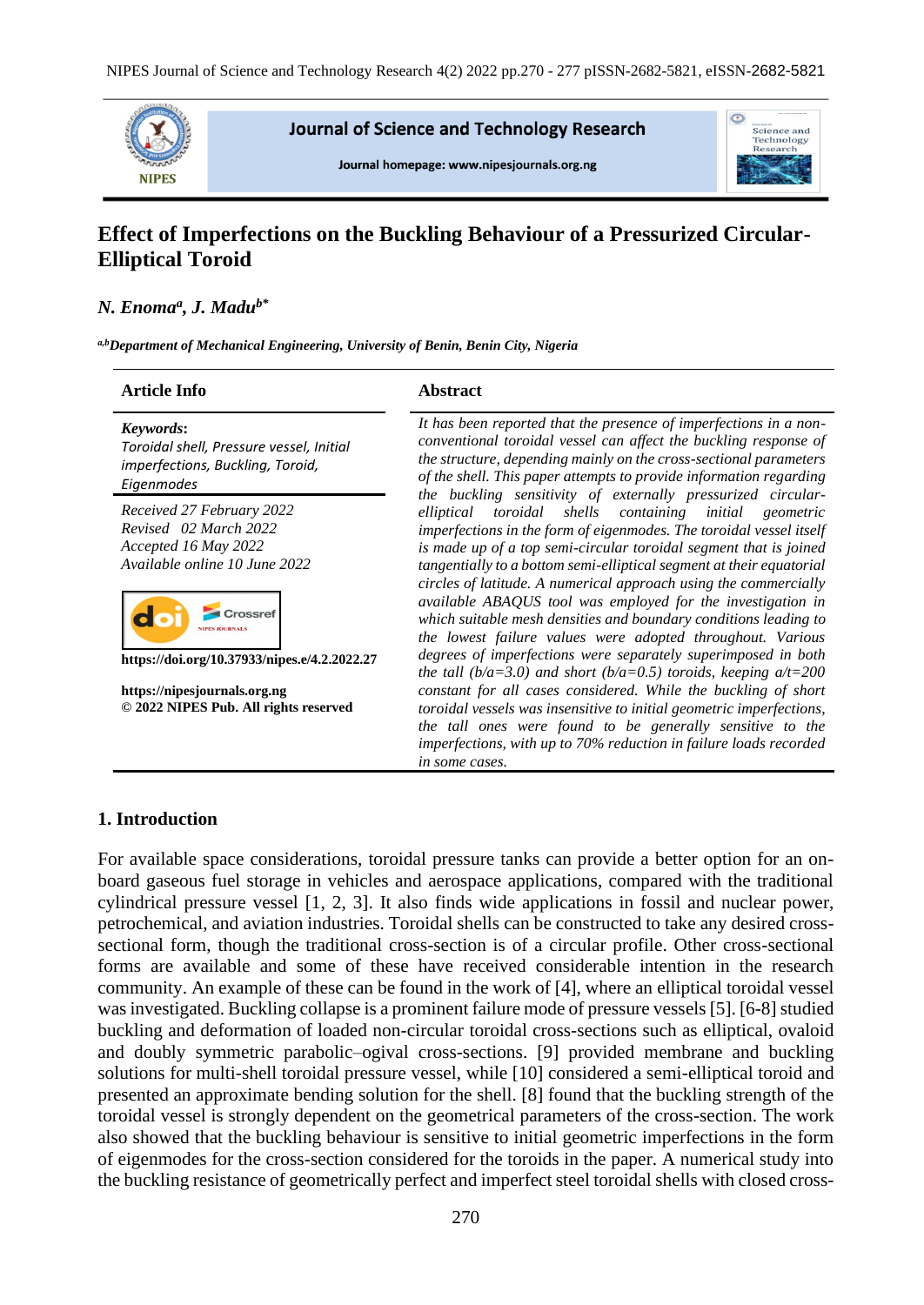sections was conducted in [11], where initial geometric imperfections in the form of the eigenmodes were modelled by a cosine function. The effect of initial geometric imperfections in an externally pressurized circular-elliptical toroidal shells on the buckling behaviour is also studied in this paper using ABAQUS.

#### **2. Methodology**

The sketch of cross-sectional view of the toroidal vessel adopted in this study is shown in Figure 1, in which the loading and geometrical parameters of the shell are presented. The vessel consists of a top semi-circular toroidal segment that is joined tangentially to a bottom semi-elliptical segment at their equatorial circles of latitude (at  $D^{\circ}$  in the outer region and  $D^i$  in the inner region of the vessel). Hence, the total height of the vessel is  $a + b$ , where a is the local radius and the local (horizontal) semi-axis of the semi-circular and semi-elliptic toroidal segments, respectively, and *b* is the local (vertical) semi-axis of the semi-elliptic segment. The toroidal mean radius of the vessel is denoted by *A* and the entire external surface of the vessel is subjected to a uniform pressure, which is denoted by a patch pressure load *p* in Figure 1.



Figure 2: Externally pressurised circular-elliptic toroidal vessel

The numerical modelling procedure and assumptions employed and validated in [8] have been adopted in this present study. Here, two distinct configurations for the vessel - the short and tall toroids, based on  $b/a$  ratio - were used in the investigation. Consequently, only  $a/t = 200$  toroids with  $b/a = 0.5$  and 3.0 were considered for the short and tall toroids, respectively. The toroidal shell material was modelled as elastic steel with Young modulus  $E = 210 \times 10^9 N / m^2$  and Poisson's ratio  $v = 0.3$ . In line with [8], appropriate mesh densities were adopted for the models of the fournode doubly curved thin shell elements (S4R), which is available in the ABAQUS FE tool. The support conditions leading to the lowest buckling values were employed in the models, see Table 1.

| $u_{\cdot}$ | $u_{\tau}$ | $\begin{vmatrix} u_x & \cdots & u_y \end{vmatrix}$ $u_y$ $\begin{vmatrix} u_z & \cdots & u_z \end{vmatrix}$ $\Phi_y$ |  |                                 | $\Phi$ . |
|-------------|------------|----------------------------------------------------------------------------------------------------------------------|--|---------------------------------|----------|
|             |            |                                                                                                                      |  | $0 \neq 0 \neq 0 \neq 0 \neq 0$ |          |

Table1: Boundary conditions applied at the inner-most circle of latitude

Firstly, a linear eigenvalue buckling analysis was conducted to obtain the required number of eigenmodes. The modes were characterised by either local or global circumferential and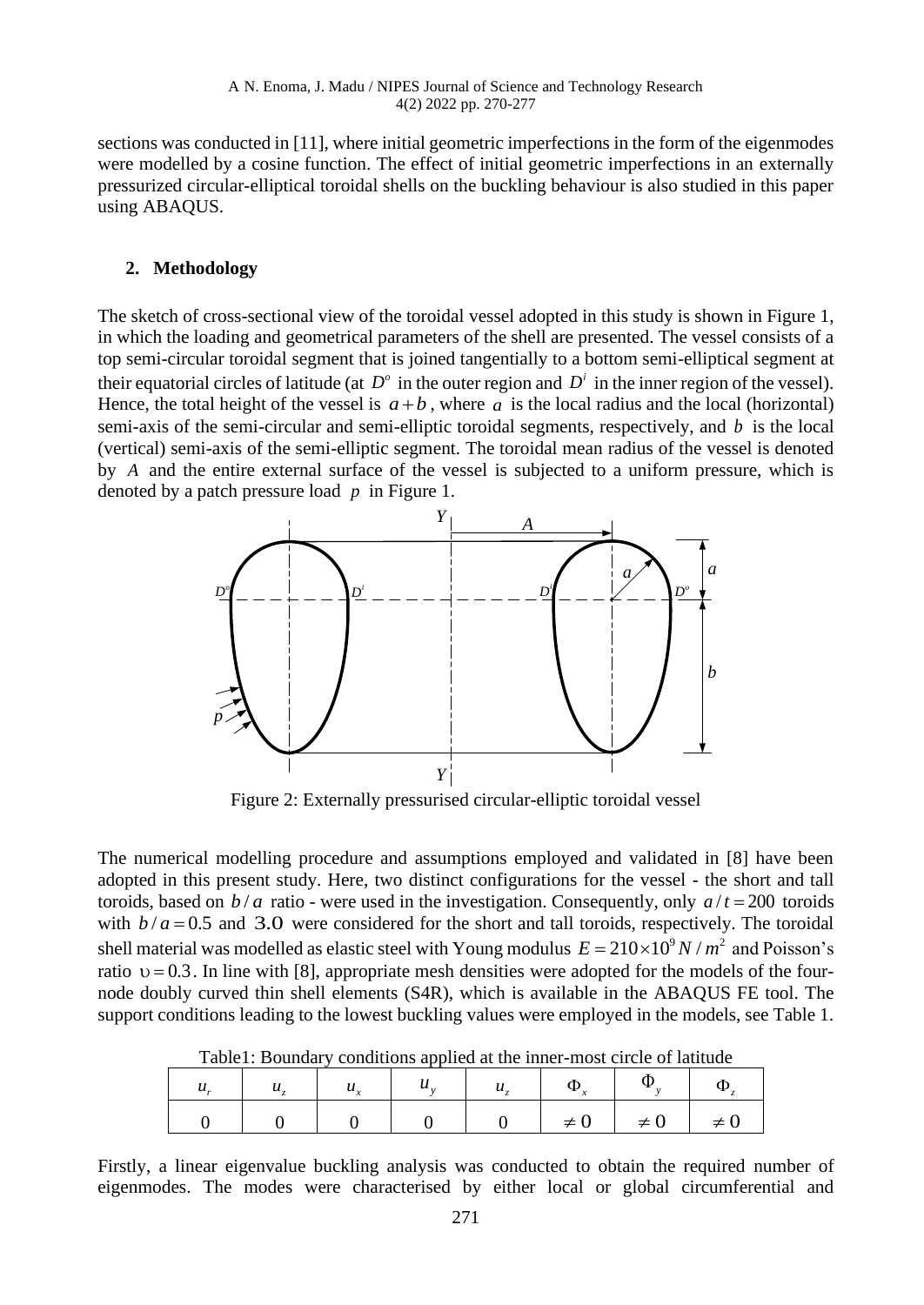longitudinal wave numbers. By varying the imperfection amplitude (scaling factor) of the each of the modes, the selected modes were superimposed individually on the perfect toroidal shell model. This was then analysed by the modified Riks algorithm in ABAQUS to obtain the failure load of the toroids. The eigen buckling results obtained for various toroids with  $b/a = 0.5$  and 3.0 are presented in the following.

# **2.1. Eigenshapes for toroids with b/a=3.0**

A toroid with  $b/a = 3.0$  is an example of the tall circular-elliptic assemblies which was found to fail by asymmetric bifurcation with  $n > 0$ , where *n* is the circumferential wave number. Each of the first ten modes obtained from the linear buckling analysis of an externally pressurised toroid with  $b/a = 3.0$ ,  $A/a = 2.0$  and  $a/t = 200$ , was seen to have a single longitudinal wave. The eigenmodes were very closely spaced, which suggests that they may interact and lead to a lower buckling strength of the imperfect toroid. Also, odd and even mode numbers were found to have the same eigenmodes that are only different in terms of phase due to the axis-symmetry of the present toroidal geometry, and some of the modes were found to have the same *n* number. Hence, the first, third and seventh eigenmodes with distinctive shapes were selected to perform checks on the sensitivity of the buckling load to eigenshape deviations from the perfect geometry. The bottom view of each of the three modes is shown in Figure 2, and a cross-sectional view can be seen in Figure 3, for example. The first, third and seventh eigenshapes are characterised by 27, 28, 29 circumferential waves, respectively. The deformations of the three modes are seen to be affine to the upper zone of the semi-elliptical segment near the junction of the circular-elliptic shells of the toroidal vessel.





Figure 2: Bottom views of eigenmodes of a *tall* circular-elliptic toroid with  $b/a = 3.0$ ,  $A/a = 2.0$ ,

Figure 3: View of asymmetric bifurcation buckling mode for a tall toroid with  $b/a = 3.0$ ,  $A/a = 4$ ,  $a/t = 200$ ,  $n = 45$ ,  $p_{cr} = 0.093 MPa$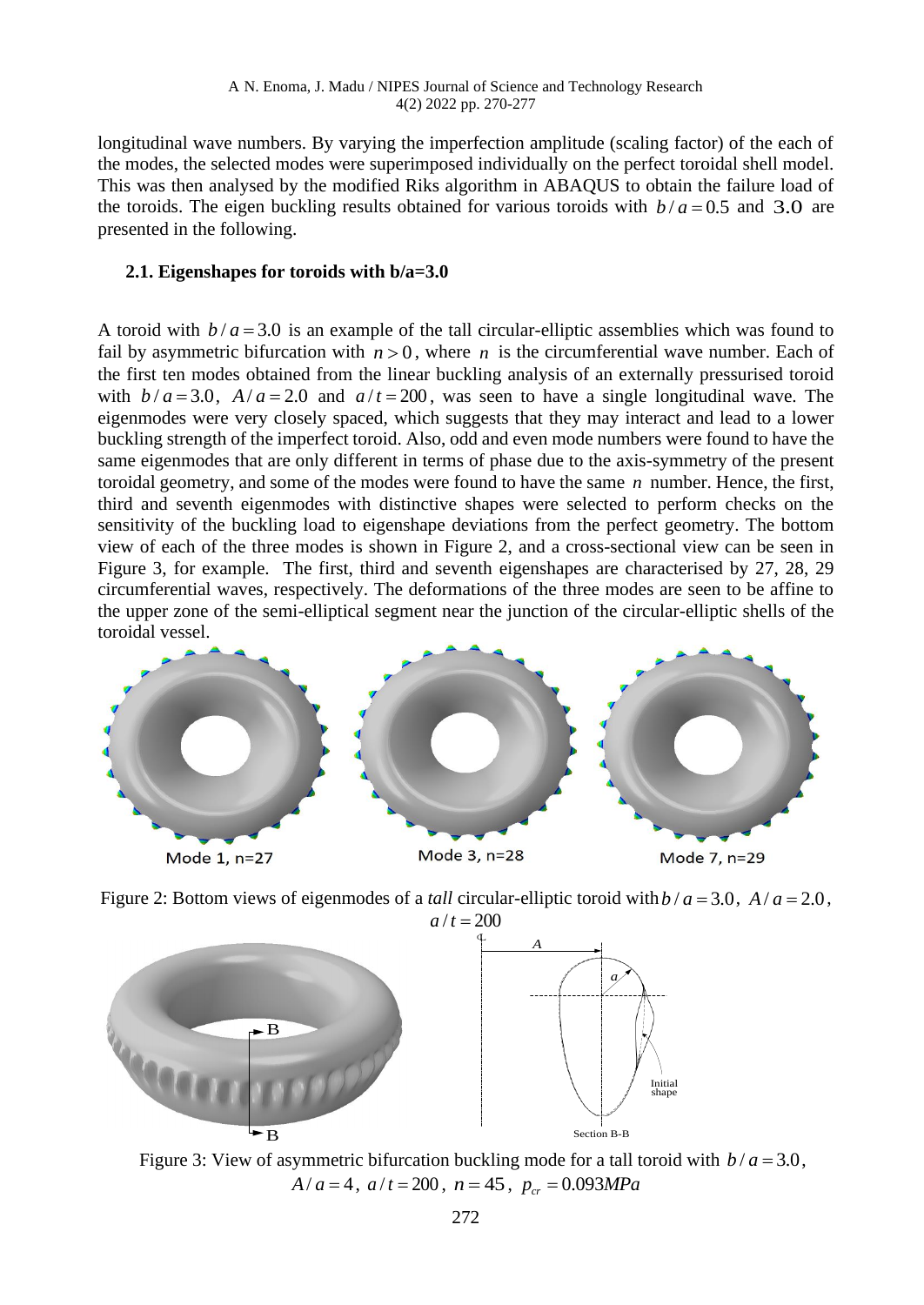#### **2.2. Eigenshapes for toroids with b/a=0.5**

Here, the imperfection sensitivity of a  $a/t = 200$  toroid with  $b/a = 0.5$ , which is an example of *short* circular-elliptic toroidal assemblies and usually fails with  $n = 0$  is considered. An eigenvalue analysis was first conducted on the vessel with  $A/a = 2$ . The ensuing first, third and sixth eigenmodes with distinctive shapes were selected to perform checks on the sensitivity of the buckling load to eigenshape deviations from the perfect geometry. The bottom view of each of the three modes is shown in Figure 4. The first eigenmode of the vessel is characterised by  $n = 0$ , see Figure 5 (this is similar to that of the circular toroid [8]). The third mode is characterised by 2 longitudinal waves and 4 circumferential waves, while the sixth mode is also characterised by 2 longitudinal waves but 5 circumferential waves. The deformation in modes 2 and 5 are seen to be affine to the semi-elliptical segment of the toroidal vessel.



Mode 6, n=5 Mode 1, n=0 Mode 3, n=4 Figure 4: Bottom view of eigenmode of a *short* circular-elliptic toroid with  $b/a = 0.5$ ,  $A/a = 2.0$ ,  $a/t = 200$ 



Figure 5: View of axisymmetric bifurcation buckling mode for a short toroid with  $b/a = 1$ ,  $A/a = 2$ ,  $a/t = 200$ ,  $n = 0$ ,  $p_{cr} = 0.108 MPa$ 

# **3.0. Results and Discussion**

For the selected eigenmodes, different scaling factors of the shape deviation of each of the three eigenmodes were separately superimposed on perfect short and tall circular-elliptic toroidal vessels, to assess the imperfection sensitivity of the toroids within the ABAQUS framework. The results for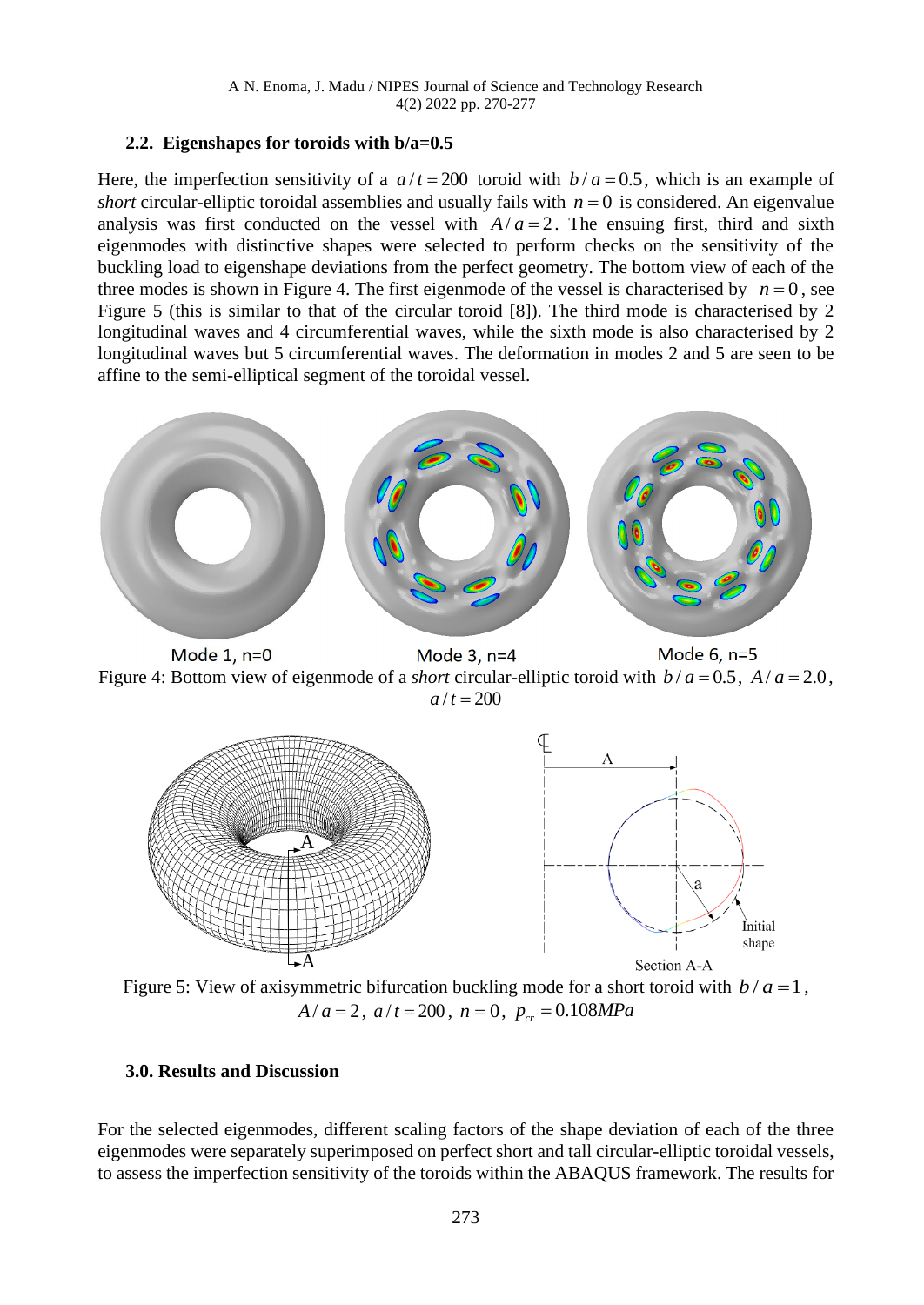the tall and short toroids are shown for a range of modulated imperfection amplitude to the average wall thickness ratio  $\Delta/t$ , between 0.0 to 1.0. This is presented in the following:

# **3.1. Effect of imperfection sensitivity of tall toroids with b/a=3.0**

The effect of imperfection amplitude  $\Delta$  on the collapse pressure of the toroidal vessel, using the Riks method, is shown in Figure 6 based on each of the buckling modes 1, 3 and 7 of Figure 2. Figure 6 shows the ratio of critical buckling pressures of imperfect toroids to that of corresponding perfect toroids  $(p_{cr}^{imp}/p_{cr})$  against modulated imperfection amplitude to average wall thickness ratio  $(\Delta/t)$ . The results indicate that the toroid with  $b/a = 3.0$ ,  $A/a = 2.0$  and  $a/t = 200$  is sensitive to initial eigenmode type geometric imperfections within the modulated amplitude range of  $0 \leq \Lambda / t \leq 1.0$ .



Figure 6: Effect of imperfection amplitude of various eigenmodes on the buckling pressures of toroids with  $b/a = 3.0$ ,  $A/a = 2.0$ ,  $a/t = 200$ 

The investigation was also extended for various values of  $A/a$ . The imperfection sensitivity of toroids with three different values of  $A/a$  and a single value of each of  $b/a = 3.0$  and  $a/t = 200$ were conducted by superimposing various amplitude of imperfection of only the first eigenmode. On account of 'lower bound' concept of the lowest practically achievable buckling load, the first mode shape was easily chosen from the cases studied above since it leads to the largest imperfection reduction of buckling strength of the toroidal shells. Typical buckling results for each of the toroids with  $A/a = 1.5$ , 2.0 and 4.0 were plotted against various degrees of the imperfection of mode 1. This is shown in Figure 7, indicating that, even for different  $A/a$  values, initial imperfections in the toroids affect the buckling response of the tall shells.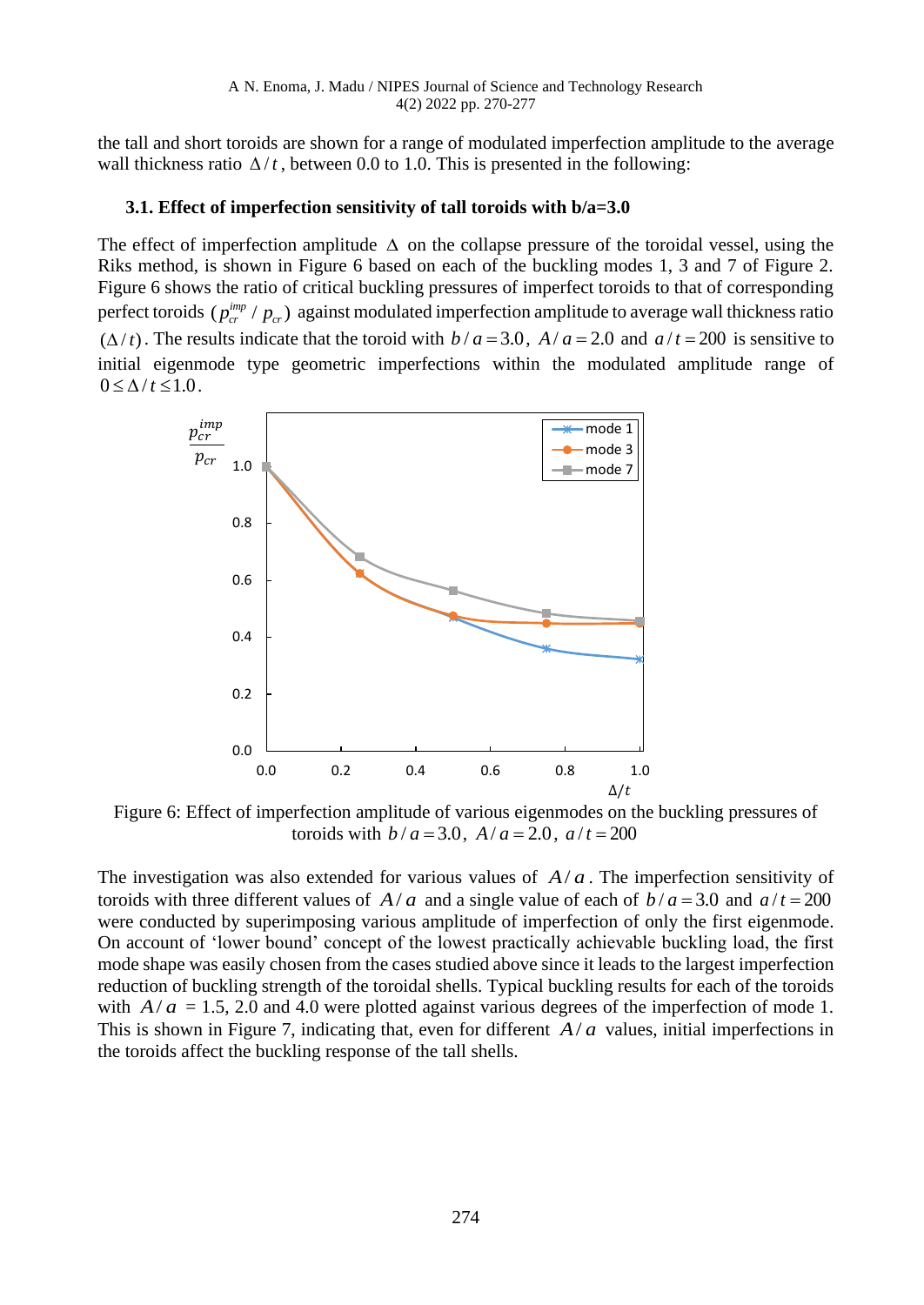A N. Enoma, J. Madu / NIPES Journal of Science and Technology Research 4(2) 2022 pp. 270-277



Figure 7: Sensitivity of critical buckling load to various amplitudes of first eigenmode imperfection in toroids with  $b/a = 3.0$ ,  $a/t = 200$  and different  $A/a$  ratios

From the results and plots in Figures 6 and 7, it can be seen that the buckling pressures of *tall* circular-elliptic toroidal vessels with  $a/t = 200$ , which usually fail asymmetrically with  $n > 0$ , are greatly reduced by the presence of initial geometric-type imperfections with scaling factor  $\Delta$  of up to the thickness of the toroidal vessels. The behaviour of the tall circular-elliptic toroidal shells is similar to that of complete toroids of prolate elliptical cross-section [8, 12].

#### **3.3. Effect of imperfection sensitivity of short toroids with b/a=0.5**

The effect of imperfection amplitude  $\Delta$  on the collapse pressure of the toroidal vessel, using Riks method in ABAQUS FE, is shown in Figure 8 based on each of the buckling modes 1, 3 and 6 of Figure 4. Figure 8 shows the ratio of critical buckling pressures of imperfect toroids to that of perfect toroids  $(p_{cr}^{imp}/p_{cr})$  against modulated imperfection amplitude to average wall thickness ratio  $(\Delta/t)$ . The results indicate that the short toroids with  $b/a = 0.5$ ,  $A/a = 2.0$  and  $a/t = 200$  are not be sensitive to initial eigenmode-type geometric imperfections within the modulated amplitude in the range  $0 \leq \Delta / t \leq 1.0$ .



Figure 8: Effect of imperfection amplitude of various eigenmodes on the buckling pressures of toroids with  $b/a = 0.5$ ,  $A/a = 2.0$ ,  $a/t = 200$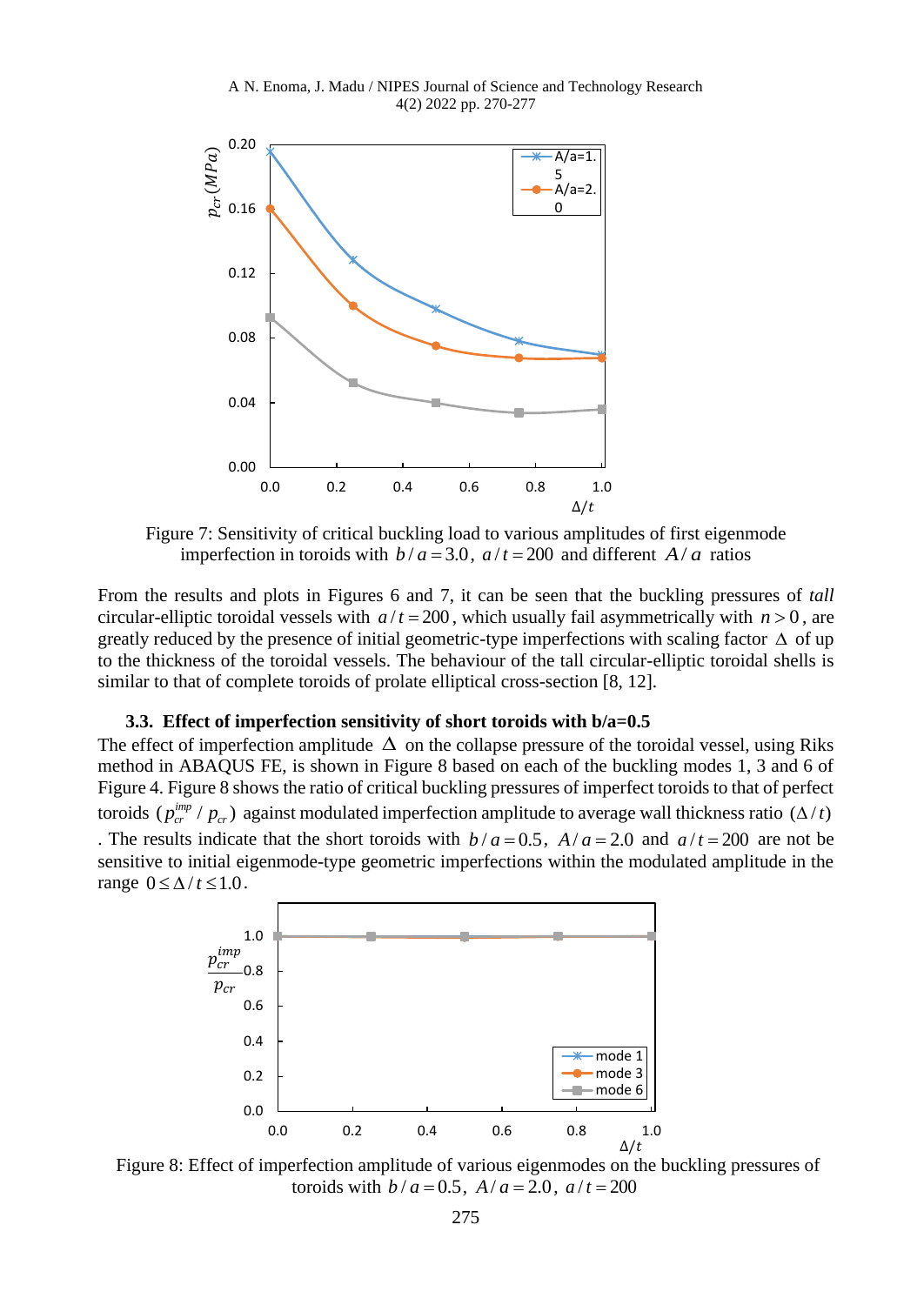Toroids with various  $A/a$  were also considered. The imperfection sensitivity of toroids with three different values  $A/a$  and a single value of each of  $b/a = 0.5$  and  $a/t = 200$  were also investigated by superimposing various amplitudes of imperfection of only the first eigenmode. Typical buckling results for each of the toroids with  $A/a = 1.5$ , 2.0 and 4.0 are plotted against various degrees of the imperfection of mode 1, are shown in Figure 9. This, again, shows that toroidal shells of this type are not sensitive to a single eigenmode imperfection with a modulated amplitude of  $0 \leq \Delta / t \leq 1.0$ .



Figure 9: Sensitivity of critical buckling load to various amplitudes of first eigenmode imperfection in toroids with  $b/a = 0.5$ ,  $a/t = 200$  and different  $A/a$  ratios

From the results and plots in Figure 8 and 9, one can infer that that the buckling pressures of *short* circular-elliptic toroidal vessels, which usually fail axisymmetrically with  $n = 0$ , are negligibly affected by the presence of initial geometric imperfections with scaling factor  $\Delta$  of up to the thickness of the toroidal vessels. This is not the case for most structural shell elements. [12] have shown that the critical loads of circular toroids (which of course, fall within the range of the short toroids under discussion), are not too sensitive to eigenshape imperfections. A quick look on the spacing of the eigenmodes of some of these short toroids, further buttresses that they are likely not affected by initial imperfections of eigenmode types, as there is a very wide difference between the first buckling mode and the other modes (which appear to be close to each other though). Other imperfection types and larger scaling factors of eigenshape imperfections, including the superimposition of more than one eigenmode may have interesting effects on the buckling pressures of these vessels.

#### **4. Conclusion**

This paper studied the effect of initial geometric imperfections in an externally pressurized circularelliptical toroidal shells on the buckling behaviour using the commercially available numerical tool, ABAQUS FE. Two distinct configurations for the vessel - the short and tall toroids, based on  $b/a$ ratio - were adopted in the investigation. For each of the these, various scaling factors of the shape deviation of each of the selected eigenmodes were separately superimposed on the respective circular-elliptic toroidal vessels to assess the imperfection sensitivity of the toroids. For the tall circular-elliptic toroidal assemblies, the eigenmodes of the pressurised vessels were found to be closely spaced. The vessels were generally imperfection sensitive even for the different opening ratios  $A/a$  investigated, with up to 70% reduction in failure load recorded in some cases within a modulated imperfection amplitude range of  $0 \le \Delta / t \le 1.0$ . On the other hand, for the short circular